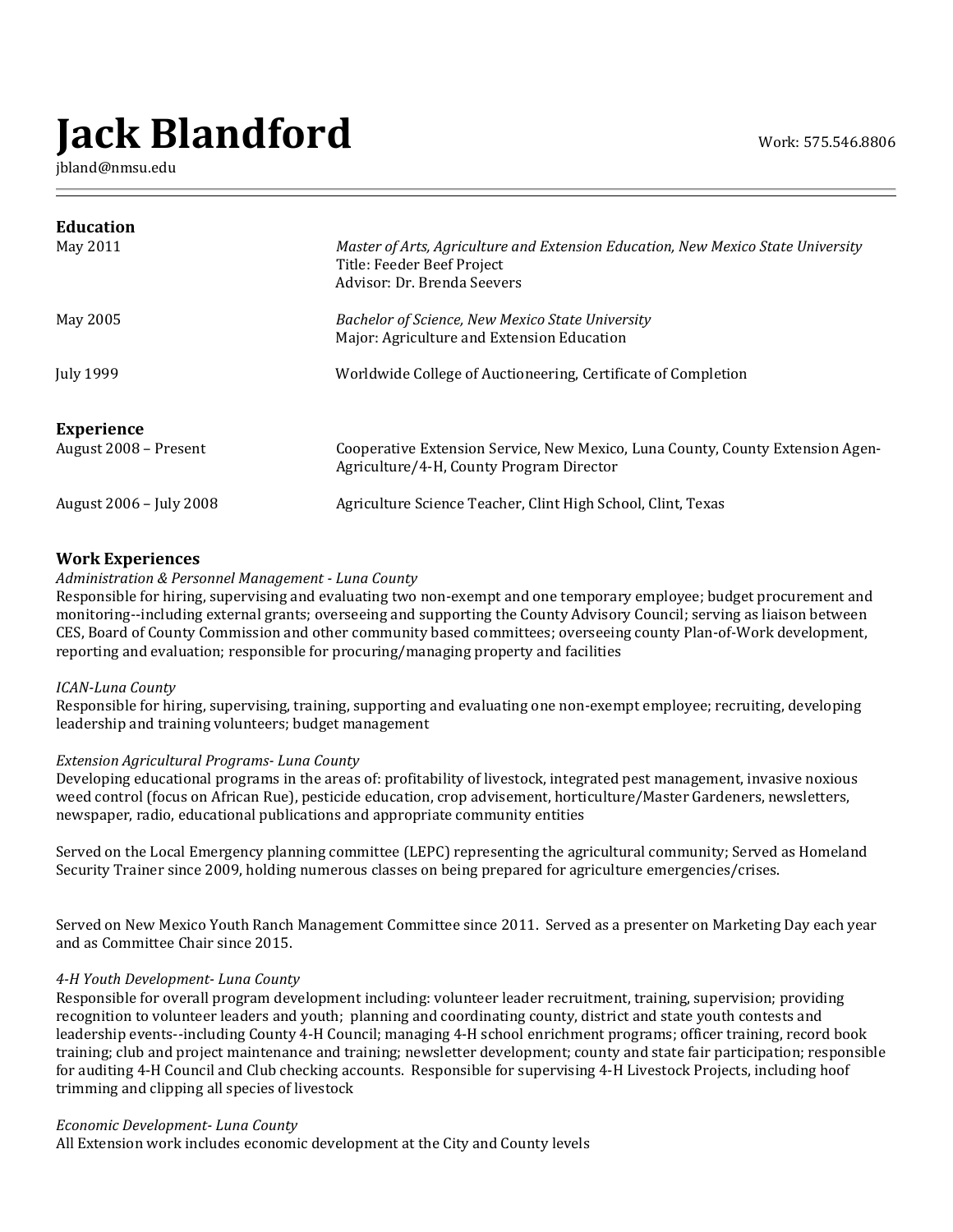# **Committees**

*CES, State and Local Committee Work*

2011-2017 NM Youth Ranch Management Camp Committee

*New Mexico Association of County Agriculture Agents* 2008-Present Member

*State 4-H Committees*

| 2011-Present 4-H Conference Planning Committee                                                  |
|-------------------------------------------------------------------------------------------------|
| 2010-Present Wildlife Habitat Evaluation Contest Committee                                      |
| 2014-Present New Mexico Association of Extension 4-H Agents, Professional Development Committee |

## **Professional Awards**

| 2017 | Deming Luna County Chamber of Commerce Agriculture Businessperson of the Year |
|------|-------------------------------------------------------------------------------|
| 2016 | Beef Backer Award to NMYRM Team                                               |
| 2016 | NMSU College of ACES 4-H Agent of the Year                                    |
| 2015 | Team Award for NM Youth Ranch Management Camp                                 |
| 2014 | <b>SWNMSF Hero Award Recipient</b>                                            |
| 2014 | National Association of County Agriculture Extension Agents Achievement Award |
| 2013 | NM 4-H Youth Development Professional Achievement-Silver level                |
| 2012 | NM 4-H Youth Development Professional Achievement - Bronze level              |
| 2010 | NM 4-H Youth Development Professional Achievement- Green Level                |
|      |                                                                               |

## **Professional Memberships**

National Association of County Agricultural Agents (NACAA) National Association of Extension 4-H Agents (NAE4-HA) New Mexico Association of Extension 4-H Agents (NMAE4-HA) New Mexico Association of County Agricultural Agents (NMACAA)

## **Publications & Presentations**

Blandford, J. 2011. New Mexico 4-H Feeder Beef Project. Master's Creative Component. New Mexico State University, Las Cruces.

Blandford, J. (2014). *Gardening in Range Feed Tubs or Ceramic Pots*. Luna County Cooperative Extension Service, New Mexico. One-page information handout. (Original work created for county and state use).

Blandford, J. (2012). *Average Per Acre Costs for Custom Harvest in Luna County.* Luna County Cooperative Extension Service, New Mexico. One-page informational handout. (Original work county use).

Blandford, J. (2011). *New Mexico Shooting Sports Training.* New Mexico State University, New Mexico. (Original work created for county and state use).

Blandford, J. (2011). *Luna County 4-H Shooting Sports Program Safety Practices and Policies.* Luna County Cooperative Extension Service, New Mexico. (Original work created for county and state use).

Blandford, J. (2016). *Identifying Specialty Agents in Your State.* Luna County Cooperative Extension Service, New Mexico. 10 slides. (Original work created for state and national use).

Blandford, J. (2016). *Wildlife Habitat Evaluation Program Identification.* Luna County Cooperative Extension Service, New Mexico. 143 slides. (Original work created for county and state use).

Blandford, J. (2014). *Agronomy Insect Identification*. Luna County Cooperative Extension Service, New Mexico. 13 Slides. (Original work created for county and state use).

Blandford, J. (2014). *Agronomy Weeds*. Luna County Cooperative Extension Service, New Mexico. 44 Slides. (Original work created for county and state use).